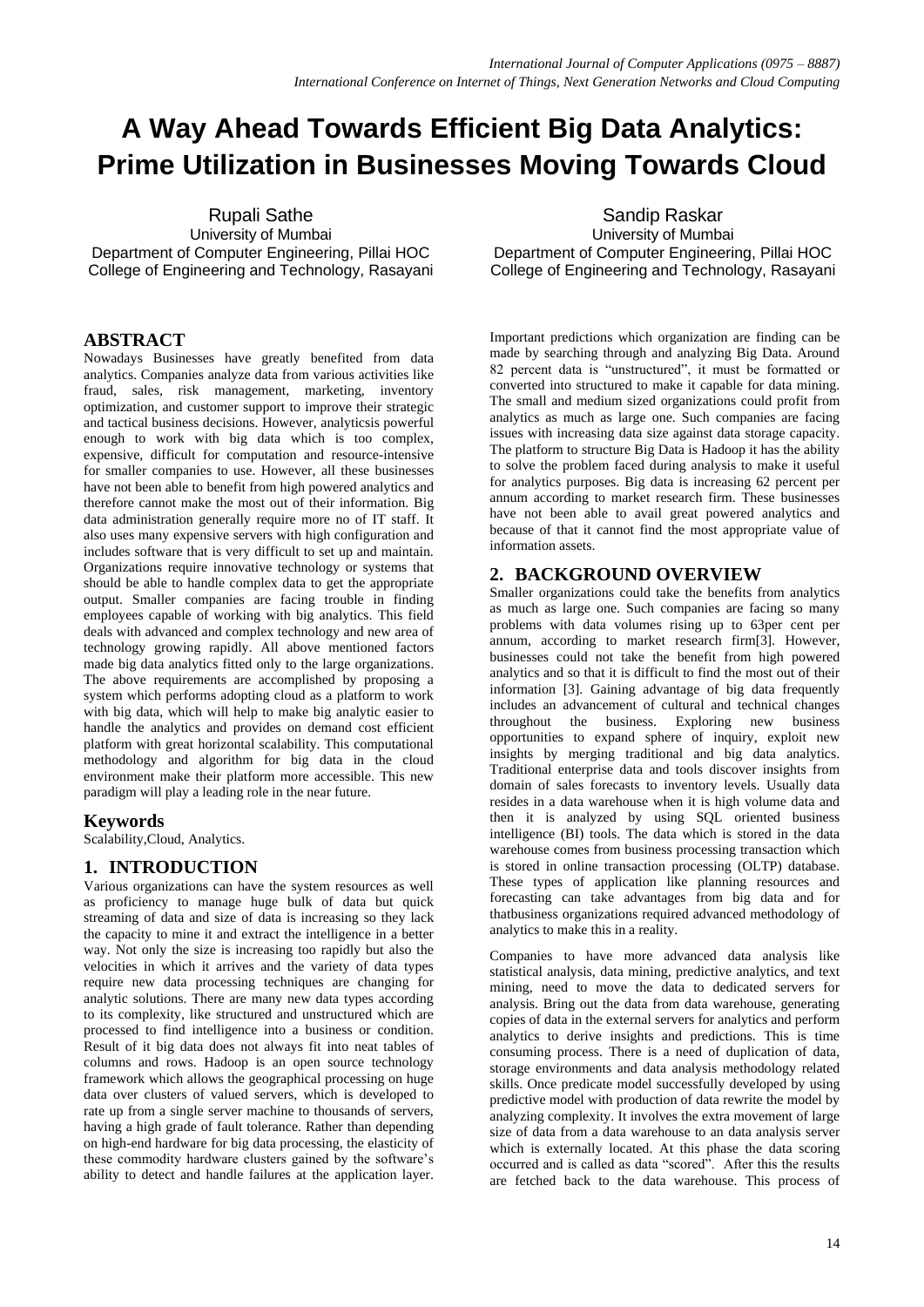transforming and rewriting data to generate actionable intelligence from information, this can take days, weeks or even months to successfully complete. Many organizations now are in a position to have proficiency in exploiting their data through data analysis; these organizations are still at the early stages of developing an analytical solution to generate a model that are capable to deliver value of real business from big data. The main obstructions are these time consuming slow and complex processes to enable direct access and timely available information to corporate data.

# **3. APPLICATION AREAS**

We have recently crossed a threshold beyond which mobile technology and social media are generating datasets which are very difficultfor humans to comprehend. According to IDC Digital Universe studythe growth of data will never stop.

- 1) Social Media
- 2) Sensor Network
- 3) Mobile Technology
- 4) Commercial industries

Organizations are increasingly producing huge size of data. Such as monitoring user activity,sensors, instrumented business activities, click streams, finance, and accounting. With theinnovation in the web technology, social network, data of user is recorded and created by dailyposting details of activities, events, places, pictures, and things. This data tactics is oftenreferred as Big Data. The term big data that raises challenges that are based on previouslyexisting infrastructure that related to storage capability, interoperability, administration,management, and analysis.Nowadays, weare surrounded by data. People upload videos, take pictures on their cell phones, text friends,update their Facebook status, leave comments around the web, click on ads, and so forth. Machines, too,are generating and keeping more and more data. Web log files track the movement of visitors to a website, revealing who clicked where and when. Thisdata can reveal how people interact with your site. Social media helps to understand what people are thinking or how they feel about something. It can be derived from web pages, social media sites, tweets,blog entries, email exchanges, search indexes, click streams, equipment sensors, and all types of multimedia files including audio, video, and photographic. This data can be collected not only from computers, but also from billions of mobile phones, tens of billions of social media posts, and an ever-expanding array of networked sensors from cars, utility meters, shipping containers, shop floor equipment, point of sale terminals and many other sources.



**Fig:1 Big Data Sources**

## **4. RESEARCH PROBLEM**

Big data administration generally require more no of IT staff. It also uses many expensive servers with high configuration and includes software that is very difficult to set up and maintain. Organizations require innovative technology or systems that should be able to handle complex data to get the appropriate output. Smaller companies are facing trouble in finding employees capable of working with big analytics. This field deals with advanced and complex technology and new area of technology growing rapidly. All above mentioned factors made big data analytics fitted only to the large organizations. The first challenge of the big data is to break down data silos to access all data stored in distributed manner. Data is getting difficult to process using traditional database system and software methods because of its growth rate. A second challenge is to develop a processing platform that can manipulate an unstructured complex data as fluently as structured data. The above requirements are accomplished by proposing a system which performs adopting cloud as a platform to work with big data, which will help to make big analytic easier to handle the analytics and provides on demand cost efficient platform with great horizontal scalability. This computational methodology and algorithm for big data in the cloud environment make their platform more accessible. This new paradigm will play a leading role in the near future.

# **5. IMPLEMENTED SYSTEM**

In this section, a new model has been proposed which avail the sufficient storage capacity, required computational power and better visualization within a tolerable time and cost. This system proposes a new solution to the major issues faced by masses which are storage management and analytics of big data. This provides on-demand cost efficient computing platform. To handle big data task, networks with greater capacity, data storage, innovative analytical techniques, and considerable computing power is required. The cloud technology will avail big analytics for smaller businesses by adapting the solution to perform the analytics.



**Fig:2 Architecture Diagram**

Big data analytics solution named as cloud based Hadoop platform is applied on click stream data. Click stream data is a semi structured website log file which contains the data about click paths of customers. Process is classified into three main modules such as uploading data, refining data, processing data and visualizing data. Data is gathered and interpreted by different sources. First Hadoop and cloud infrastructure is developed by implementing Hadoop cluster on cloud. Client can upload the data directly on the Hadoop cluster which is hosted on cloud. The cluster is a group of servers implemented in master slave architecture, and each machine work parallel to process the data. Whole task is divided into small size task and then it is assigned to individual nodes to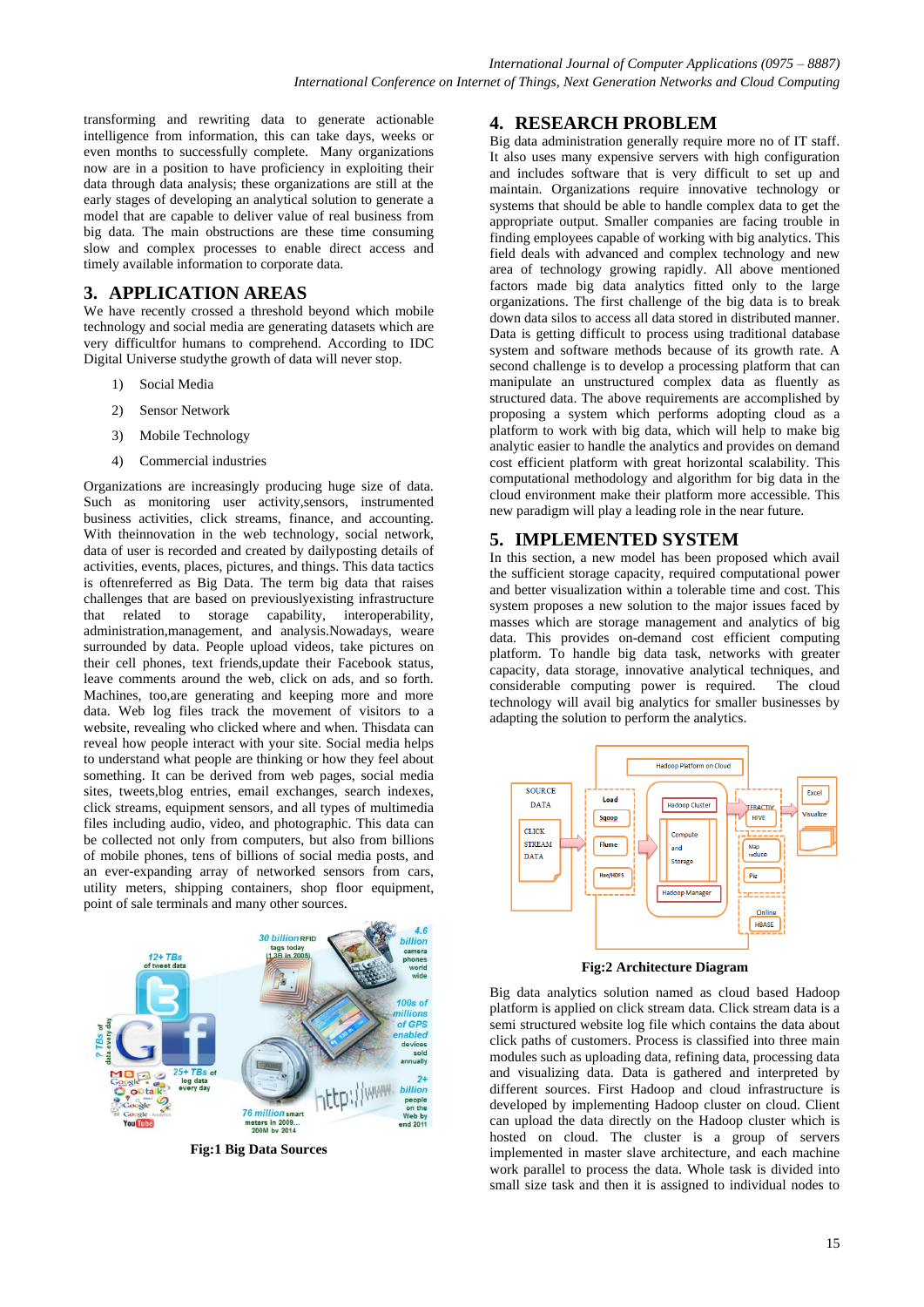process simultaneously by Map Reduce algorithm. Cloudbased Hadoop analytics services can become the more popular route because of its scalability and affordability. It basically divides into three layer architecture.

#### Infrastructure layer

#### Computational layer

#### Application Layer



#### **Fig:3 System Layers**

## **6. PROJECT METHODOLOGY**

The following will be development steps so as to achieve the working Prototype Model of the above

#### Cloud (AWS/Rackspace)

The system will be consisting of the following major sections

- 1. Set up Hadoop Development Environment
- 2. Hadoop Cluster Development
- 3. Installation of Pig on Hadoop Custer
- 4. Configure Hadoop Cluster with Pig
- 5. Cloud Virtual Image development
- 6. Uploading Data to hadoop Cluster
- 7. Upload hadoop Cluster on Cloud
- 8. Install and Configure Hue
- 9. Access data from on cloud to External Web site
- 10. Perform Click Stream Analytics on Big Data

## **7. RESULTS ANALYSIS**

Experiments were conducted on 2 different kinds of VMs of one Hadoop clusters. Cloud environment formed with

## **8. CONCLUSION**

The approach of cloud computing makes easier to meet and solve above problems issues by providing required resources on-demand and the cost is corresponding to the actual usage. Cloud infrastructure is a great place for running Hadoop, as it allows you to easily scale to hundreds of nodes and gives you the financial flexibility to avoid upfront investments. Additionally the system made it possible to scale up and down quickly the system infrastructures. Cloud based infrastructure offered more resilient capacity to Hadoop cluster to gain computational power by adding nodes when required. This work concluded with business models with algorithm to perform analytics on structured and complex unstructured data by giving Cloud-based data analytics solution. This system has been able to achieve less dependency on

Cloudera VM. There were two types of VM machines used that are slightly different from each other. Types of machines used in the Experimental Cluster named as CDH4. All the services were running in Cloudera distribution of Hadoop. File system used in all the experiments was HDFS.In this section, in order to demonstrate that the proposed method used to measure the nodes performance in Hadoop cloud environment, experiments on a real-world Hadoop cluster are conducted. In experiment, first select the appropriate dataset to measure system performance value, and then run analytics programs in Hadoop cluster.

**Table 1.Comparison of traditional of classification algorithm with Map reduce model with cloud**

| <b>Analytics</b>                               | Cost                           | <b>Storage</b> | <b>Elasticity</b><br>of<br>cluster |
|------------------------------------------------|--------------------------------|----------------|------------------------------------|
| Traditional<br>Approach<br>(Classificatio<br>n | High<br>Computat<br>ional Cost | Less Storage   | Less                               |
| Hadoop on<br>Cloud (Map<br>Reduce)             | Less<br>Computat<br>ional Cost | Large Storage  | High                               |

This section reports some experiments conducted upon on click stream dataset which is a semi structured log file. Which gone through the various phases of our cloud based analytical model. Performance is calculated according to the traditional approach and our new approach on cloud. Implemented technique provides an excellent visualization approach using business



**Fig:4 Click stream Analytics Results** 

administrative requirements to manage big data. With this approach there is no need to upgrade anything, no need to fix or replace hardware, and also no need to apply any patches. It is achieved that companies can use their IT resources on strategic initiatives instead of application maintenance, and for businesses that expect to decrease the dependency on information management resources; because of this the Hadoop cluster hosted on cloud can be a precious solution

#### **9. REFERENCES**

[1] Stephen Kaisler, Frank Armour, J. Alberto Espinosa, William Money, 2013 "Big Data: Issues and Challenges Moving Forward", IEEE, 46th Hawaii International Conference on System Sciences.